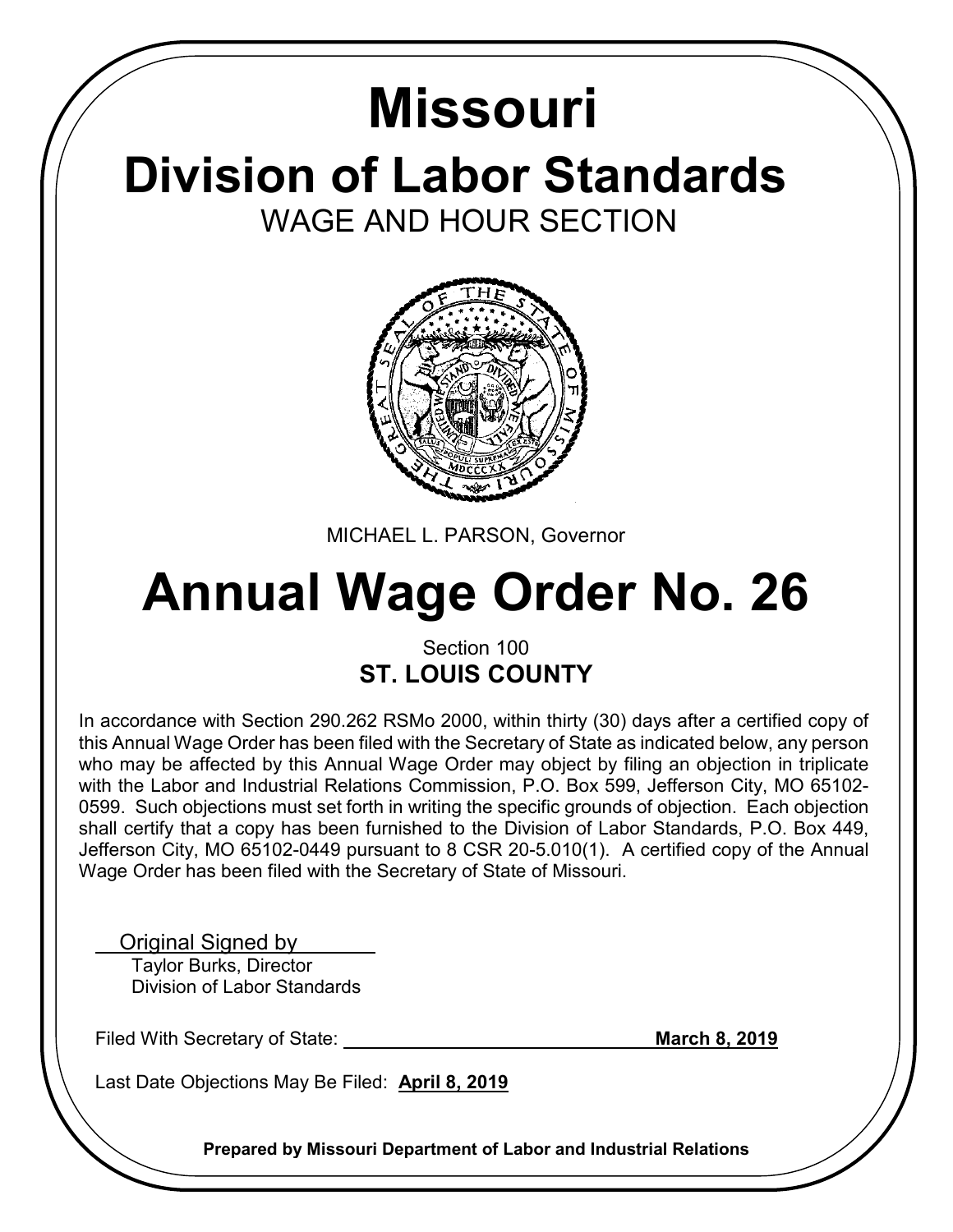#### Building Construction Rates for ST. LOUIS County

|                                                |            | Basic              |
|------------------------------------------------|------------|--------------------|
| OCCUPATIONAL TITLE                             | ** Date of | Hourly             |
|                                                | Increase   | Rates              |
| Asbestos Worker                                |            | \$62.18            |
| Boilermaker                                    |            | \$34.43*           |
| <b>Bricklayer</b>                              |            | \$57.54            |
| Carpenter                                      |            | \$55.75            |
| Lather                                         |            |                    |
| Linoleum Layer                                 |            |                    |
| Millwright                                     |            |                    |
| <b>Pile Driver</b>                             |            |                    |
| <b>Cement Mason</b>                            |            | \$51.54            |
| Plasterer                                      |            |                    |
| <b>Communications Technician</b>               |            | \$53.72            |
| Electrician (Inside Wireman)                   |            | \$63.21            |
| Electrician Outside Lineman                    |            | \$68.18            |
| Lineman Operator                               |            |                    |
| Lineman - Tree Trimmer                         |            |                    |
| Groundman                                      |            |                    |
| Groundman - Tree Trimmer                       |            |                    |
| Elevator Constructor                           |            | $$34.43*$          |
| Glazier                                        |            | \$61.38            |
|                                                |            |                    |
| Ironworker<br>Laborer                          |            | \$59.87<br>\$47.32 |
|                                                |            |                    |
| General Laborer<br>First Semi-Skilled          |            |                    |
| Second Semi-Skilled                            |            |                    |
| Mason                                          |            | \$48.70            |
|                                                |            |                    |
| Marble Mason<br>Marble Finisher                |            |                    |
|                                                |            |                    |
| Terrazzo Worker                                |            |                    |
| <b>Terrazzo Finisher</b><br><b>Tile Setter</b> |            |                    |
|                                                |            |                    |
| <b>Tile Finisher</b>                           |            |                    |
| <b>Operating Engineer</b>                      |            | \$59.71            |
| Group I                                        |            |                    |
| Group II                                       |            |                    |
| Group III                                      |            |                    |
| Group III-A                                    |            |                    |
| Group IV                                       |            |                    |
| Group V                                        |            |                    |
| Painter                                        |            | \$48.50            |
| Plumber                                        |            | \$68.44            |
| Pipe Fitter                                    |            |                    |
| Roofer                                         |            | \$50.87            |
| <b>Sheet Metal Worker</b>                      |            | \$65.87            |
| Sprinkler Fitter                               |            | \$68.56            |
| <b>Truck Driver</b>                            |            | \$34.43*           |
| <b>Truck Control Service Driver</b>            |            |                    |
| Group I                                        |            |                    |
| Group II                                       |            |                    |
| Group III                                      |            |                    |
| Group IV                                       |            |                    |

\*The Division of Labor Standards received less than 1,000 reportable hours as required by RSMo 290.257.4(b). Public works contracting minimum wage is established for this occupational title using data provided by Missouri Economic Research and Information Center, in accordance with RSMo 290.257.2.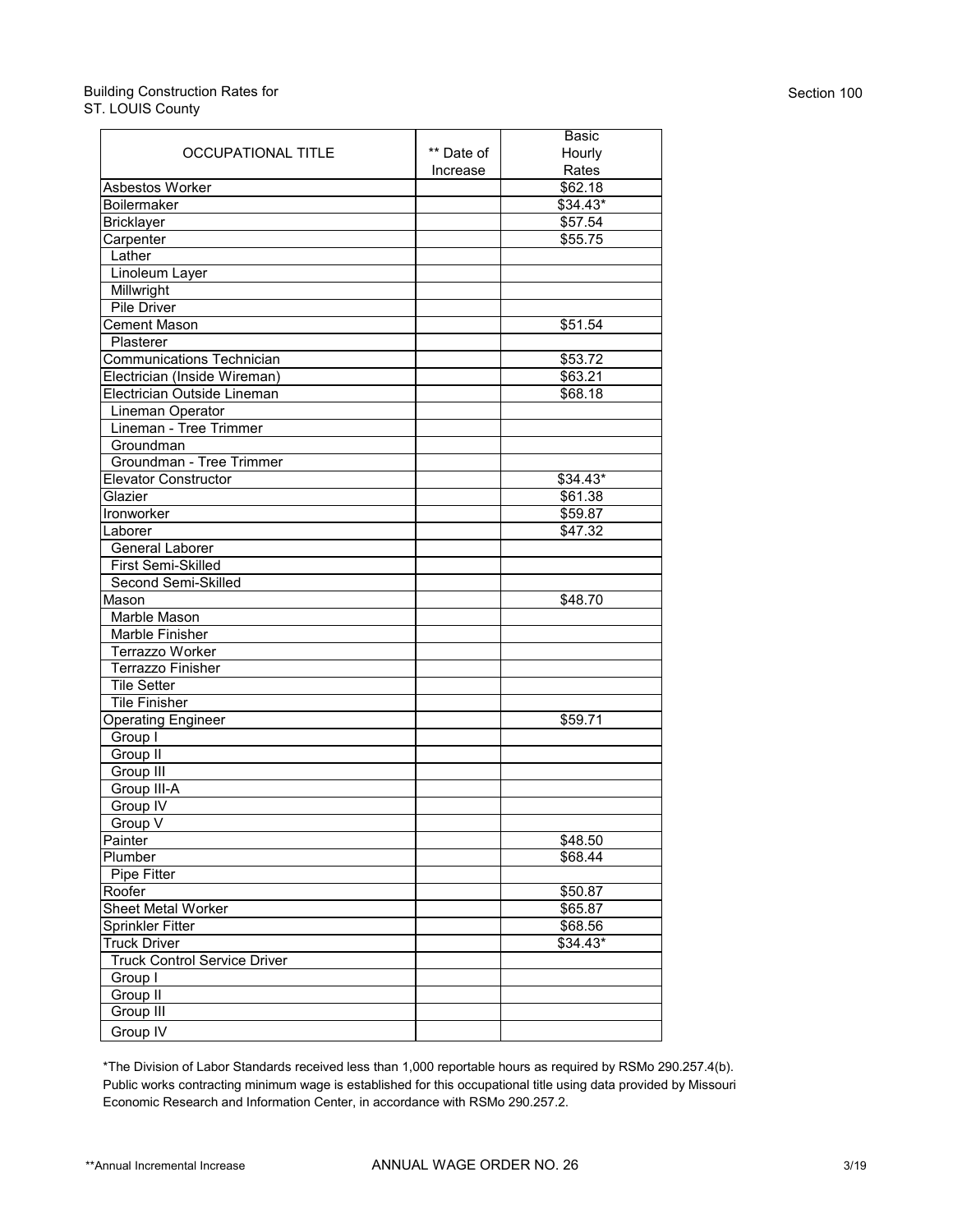|                                     |            | Basic   |
|-------------------------------------|------------|---------|
| <b>OCCUPATIONAL TITLE</b>           | ** Date of | Hourly  |
|                                     | Increase   | Rates   |
| Carpenter                           |            | \$56.25 |
| Millwright                          |            |         |
| <b>Pile Driver</b>                  |            |         |
| Electrician (Outside Lineman)       |            | \$63.17 |
| Lineman Operator                    |            |         |
| Lineman - Tree Trimmer              |            |         |
| Groundman                           |            |         |
| Groundman - Tree Trimmer            |            |         |
| Laborer                             |            | \$47.89 |
| <b>General Laborer</b>              |            |         |
| <b>Skilled Laborer</b>              |            |         |
| <b>Operating Engineer</b>           |            | \$60.56 |
| Group I                             |            |         |
| Group II                            |            |         |
| Group III                           |            |         |
| Group IV                            |            |         |
| <b>Truck Driver</b>                 |            | \$42.64 |
| <b>Truck Control Service Driver</b> |            |         |
| Group I                             |            |         |
| Group II                            |            |         |
| Group III                           |            |         |
| Group IV                            |            |         |

Use Heavy Construction Rates on Highway and Heavy construction in accordance with the classifications of construction work established in 8 CSR 30-3.040(3).

Use Building Construction Rates on Building construction in accordance with the classifications of construction work established in 8 CSR 30-3.040(2).

If a worker is performing work on a heavy construction project within an occupational title that is not listed on the Heavy Construction Rate Sheet, use the rate for that occupational title as shown on the Building Construction Rate Sheet.

\*The Division of Labor Standards received less than 1,000 reportable hours as required by RSMo 290.257.4(b). Public works contracting minimum wage is established for this occupational title using data provided by Missouri Economic Research and Information Center, in accordance with RSMo 290.257.2.